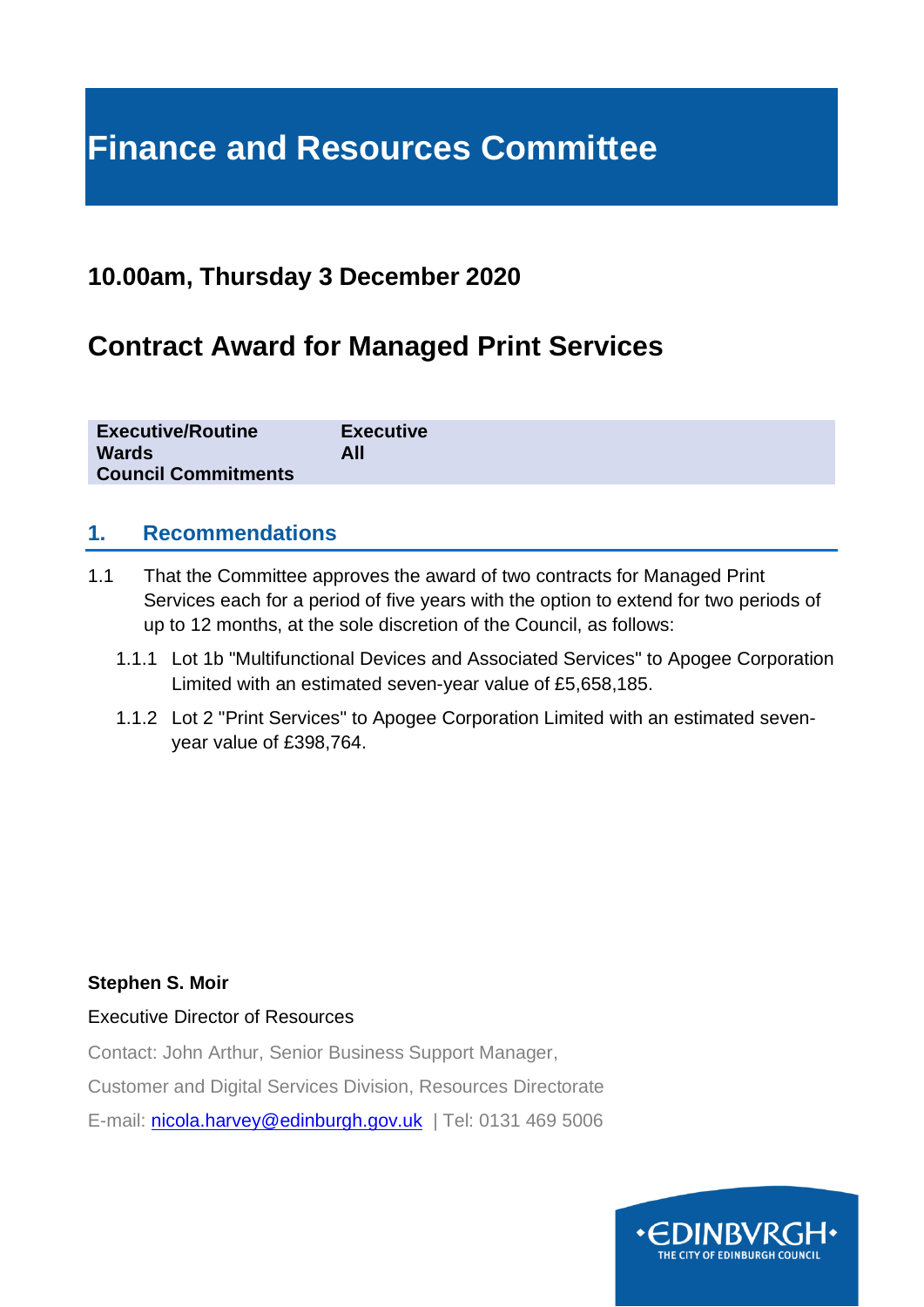# **Finance and Resources Committee**

# **Contract Award - Managed Print Services**

#### **2. Executive Summary**

- 2.1 This report seeks the approval of the Committee to award two contracts for Managed Print Services as described below;
	- 2.1.1 Lot 1 "Multifunctional Devices and Associated Services" to Apogee Corporation Limited. This contract covers the replacement of potentially 1500 printers throughout the Council (including within Education) and the management of these including print toner, management software and software to support user management.
	- 2.1.2 Lot 2 "Print Services" to Apogee Corporation Limited. This contract covers the replacement of the high-volume printers used by Print Services based in Clocktower.
- 2.2 The contracts will each last for a period of 5 years with the option to extend for 2 periods of up to 12 months. The total value of the contracts over 7 years is estimated to be £6,056,949.

## **3. Background**

- 3.1 The City of Edinburgh Council has a requirement for printing through its offices and sites. Currently this is provided by a centralised contract across the Council's operational estate to ensure operational efficiency and compatibility within the ICT networks for corporate learning and teaching.
- 3.2 The current contract for these services was put in place on 27 February 2013 for five years with a possibility for up to two years extension. Following a Waiver submitted to the March 2020 Finance and Resources Committee, this contract has been extended to 27 February 2021, this period having been selected to enable a transition and handover, if necessary, between suppliers once the procurement for a new contract was concluded.
- 3.3 The current value of the print services contract is approximately £1million annually throughout the Council including schools (the education sector represents circa 75% of spend).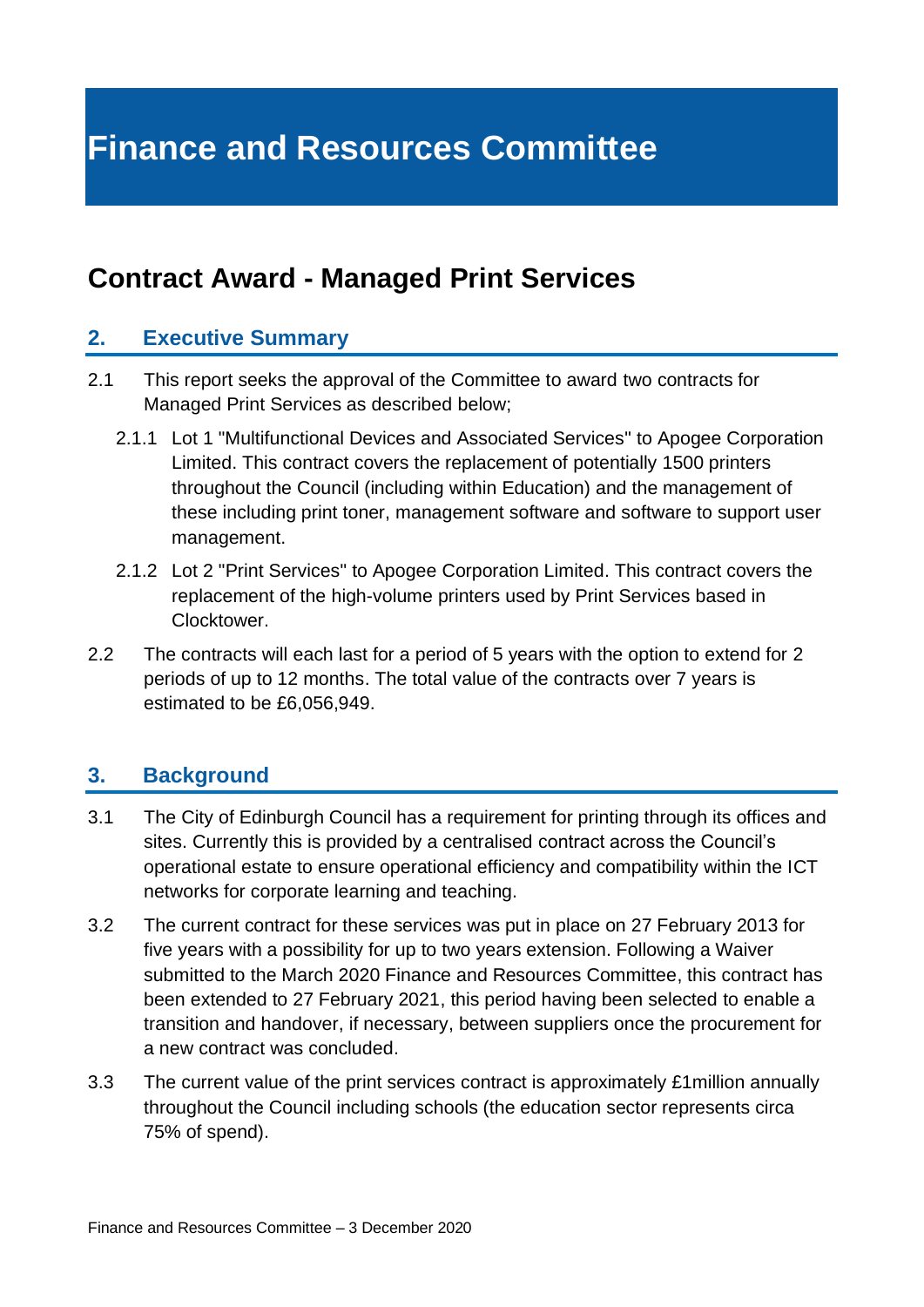# **4. Main report**

- 4.1 An assessment took place in early 2019 around the most effective route to market. Given the size and value of the contract the practical options available were either for the Council to carry out its own tender process or to use a national framework. A number of national frameworks were available including a Crown Commercial Services framework and a framework put in place by the Scottish Government. The available suppliers remained broadly consistent throughout the two different frameworks however the Scottish Government Framework had specifically addressed capacity within Scotland. Given the suitability of this framework and the ability to carry out a mini competition an open tender process was not deemed necessary.
- 4.2 The Scottish Government Office Equipment Framework was put in place in July 2017. This framework tested the capacity of the supply chain to operate in Scotland including use of Scottish SMEs as sub-contractors. It also focused on sustainability benefits including energy usage, product lifecycle and end of life management. These benefits were expanded upon in the mini competition.
- 4.3 Meetings were held with all seven suppliers on the Scottish Government Framework to establish market capacity. This was followed up with further requests for information around print management software and capacity to operate during the Covid-19 pandemic. This informed the specification particularly around;
	- 4.3.1 Expectations for accommodating recycled paper;
	- 4.3.2 User behaviour monitoring and management through controlling volume printing and reducing colour output; and,
	- 4.3.3 Setting standards for servicing and reducing printer downtime.
- 4.4 Schools were consulted using the Council's consultation hub in late 2019, this highlighted concerns with device availability, downtime, staff involvement in mechanical fixes and limitations to colour printing. The specification was developed to address this by;
	- 4.4.1 Allowing the Council to request a replacement should a printer have persistent outages;
	- 4.4.2 Limiting staff involvement with fixes to specific activities taking no longer than 90 seconds; and,
	- 4.4.3 Improving access to Print Services for bulk activities.
- 4.5 In order to improve flexibility and ease of implementation the print system will operate on a cloud-based technology system. This will minimise the need to integrate with third parties throughout the contract.
- 4.6 In line with the framework requirements, all seven suppliers were invited to tender via a mini competition conducted via the Public Contracts Scotland web portal.
- 4.7 In order to encourage competition and obtain the best outcome the tender requirement was split into two lots, Lot 1 Multifunctional Devices encompassing the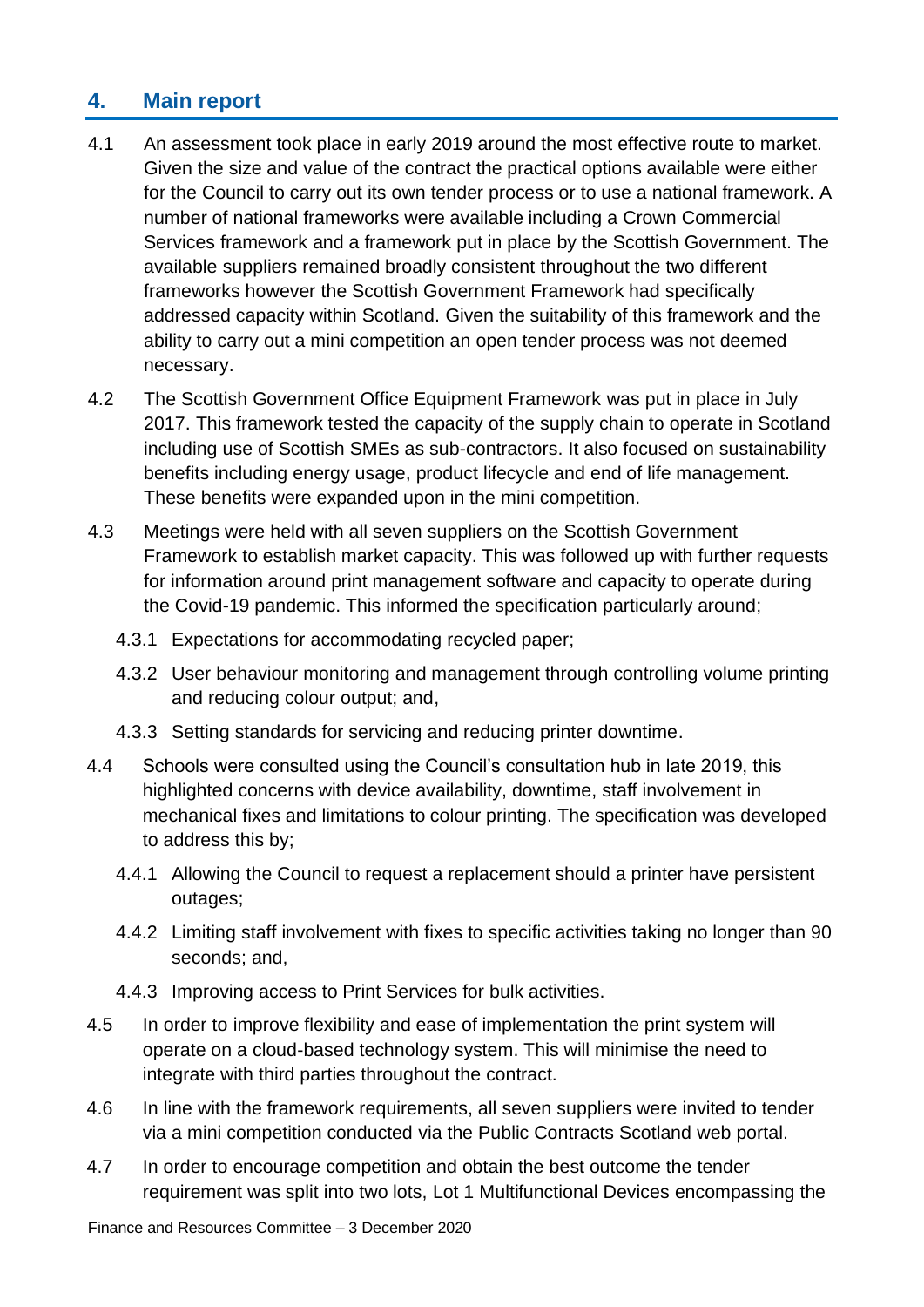low volume devices used across schools and offices in the Council and Print Services which would encompass several high-volume printers used by the Print Unit.

- 4.8 On 29 June 2020 the tender was published on Public Contracts and closed on 7 September 2020. The long tender period reflected the complexity of the requirement and the need to take into account limitations in operating by suppliers during the Covid-19 pandemic.
- 4.9 Lot 1 pricing sought two pricing options. The first option was a traditional "click charge" model where the Council does not pay any outlay but pays for each page printed. The second option allowed tenderers to offer a lease and click charge. Both pricing submissions were analysed and scored separately and combined with quality scores to identify the most economically advantageous tender. The purpose of this dual pricing model was to address the context of a global pandemic where print volumes were a tiny fraction of expected output. By allowing tenderers the option to propose lease and click charges they could have the opportunity to minimise the risk associated with capital investments however they would also be able to compete using the industry standard model of click charges.
- 4.10 Lot 2 pricing was on the basis on a lease and click charge which reflected the operational business requirements of the Print Unit to recharge to internal customers. The contract allows flexibility to adjust the fleet of devices in response to demand.
- 4.11 A quality/cost ratio of 60%/40% was applied to ensure that quality was of a high standard whilst also ensuring value for money.

| 4.12 The outcome of the tender process for Lot 1 Multifunctional Devices and Associated |
|-----------------------------------------------------------------------------------------|
| Services is below;                                                                      |

| <b>Tenderer Name</b>            | <b>Cost Score</b> | <b>Quality Score</b> | <b>Total Score</b> |
|---------------------------------|-------------------|----------------------|--------------------|
| Apogee Corporation Limited Lot  | 40.00             | 52.50                | 92.50              |
| 1a - Click Charge Model         |                   |                      |                    |
| Apogee Corporation Limited Lot  | 40.00             | 52.50                | 92.50              |
| 1b - Lease & Click Charge Model |                   |                      |                    |
| Tenderer 3 Lot 1b               | 35.02             | 52.80                | 87.82              |
| Tenderer 4 Lot 1a               | 34.91             | 52.80                | 87.71              |
| Tenderer 5 Lot 1b               | 35.64             | 49.80                | 85.44              |
| Tenderer 6 Lot 1a               | 35.31             | 49.80                | 85.11              |
| Tenderer 7 Lot 1b               | 32.86             | 49.95                | 82.81              |
| Tenderer 8 Lot 1a               | 16.60             | 49.95                | 66.55              |
| Tenderer 9 Lot 1a               | 21.75             | 42.30                | 64.05              |
| Tenderer 10 Lot 1b              | 21.31             | 42.30                | 63.61              |

\*Each tenderer submitted two pricing models for Lot 1 and will thus appear twice in the above table.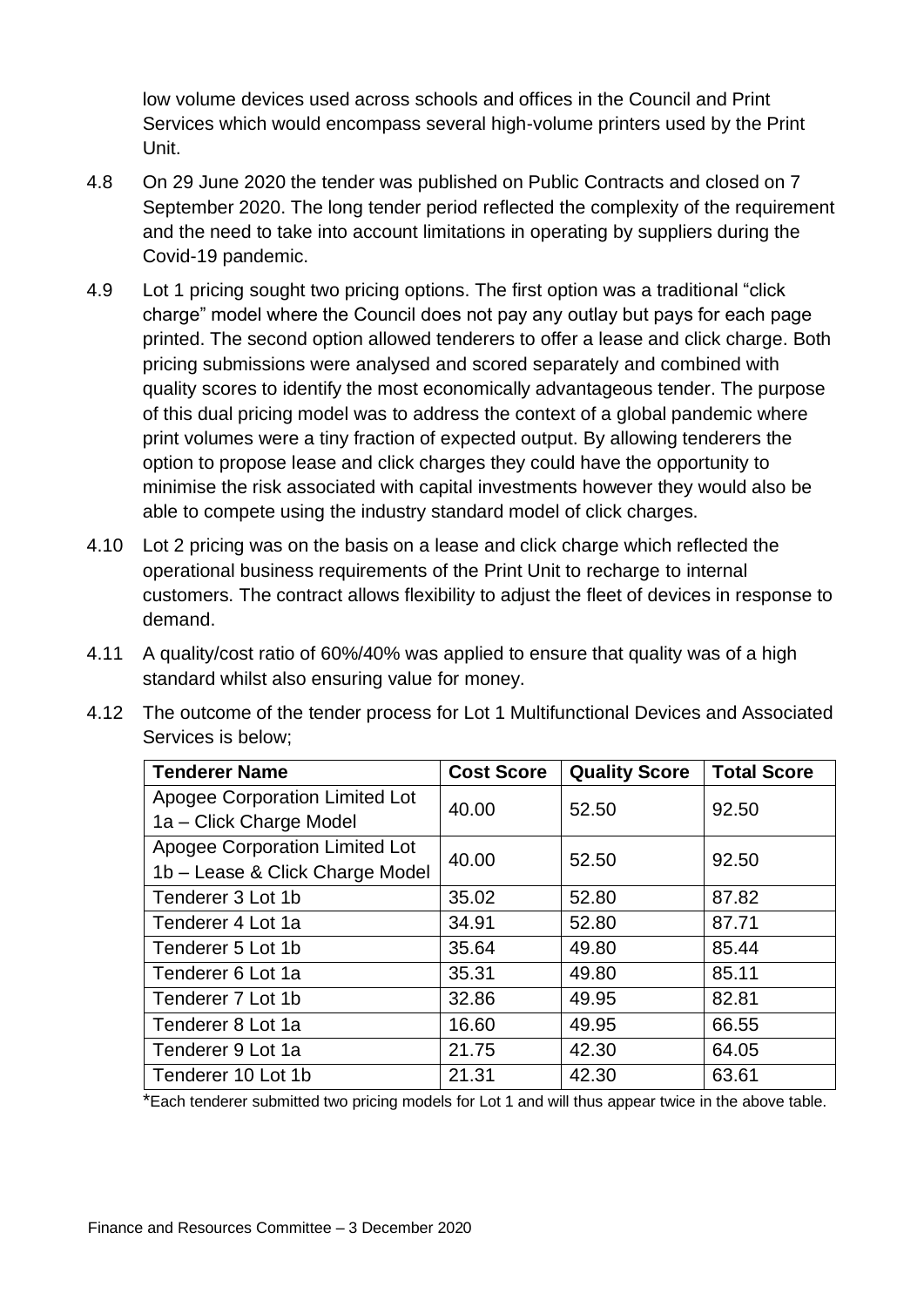- 4.12.1 The same company, Apogee Corporation Limited had the highest score in both Pricing Models (Lot 1a and Lot 1b) and scored highly in quality. Both submissions therefore hold the position of joint highest ranked.
- 4.12.2 The Committee is recommended to award the Contract on the basis of Lot 1b Lease and Click. This is likely to produce significant savings if print volumes decrease and will also capture the benefits of reducing the printer fleet where this is feasible. The financial benefits to the Council are explored further in paragraph six.

| <b>Tenderer Name</b>              | <b>Cost Score</b> | <b>Quality Score</b> | <b>Total Score</b> |
|-----------------------------------|-------------------|----------------------|--------------------|
| <b>Apogee Corporation Limited</b> | 40.00             | 52.05                | 92.05              |
| Tenderer 2                        | 32.66             | 52.20                | 84.86              |
| Tenderer 3                        | 31.20             | 51.75                | 82.95              |
| Tenderer 4                        | 31.35             | 48.75                | 80.10              |
| Tenderer 5                        | 14.81             | 42.45                | 57.26              |

4.13 The outcome of the Tender process for Lot 2 – Print Services is as below;

4.14 Tenders were evaluated by Council officers from the Resources and Communities and Families Directorates.

## **5 Next Steps**

- 5.1 Subject to approval, both contracts will begin in early January to allow time for an orderly transition of service. For Lot 1 this will entail a site survey and scoping of the requirement before rolling out new devices.
- 5.2 It is recognised that some aspects of these services may require adjustment due to the prevailing COVID-19 requirements in place at the time of contract commencement, however these will be covered by amendments to Key Performance Indicators in the first instance, and contract variations if required.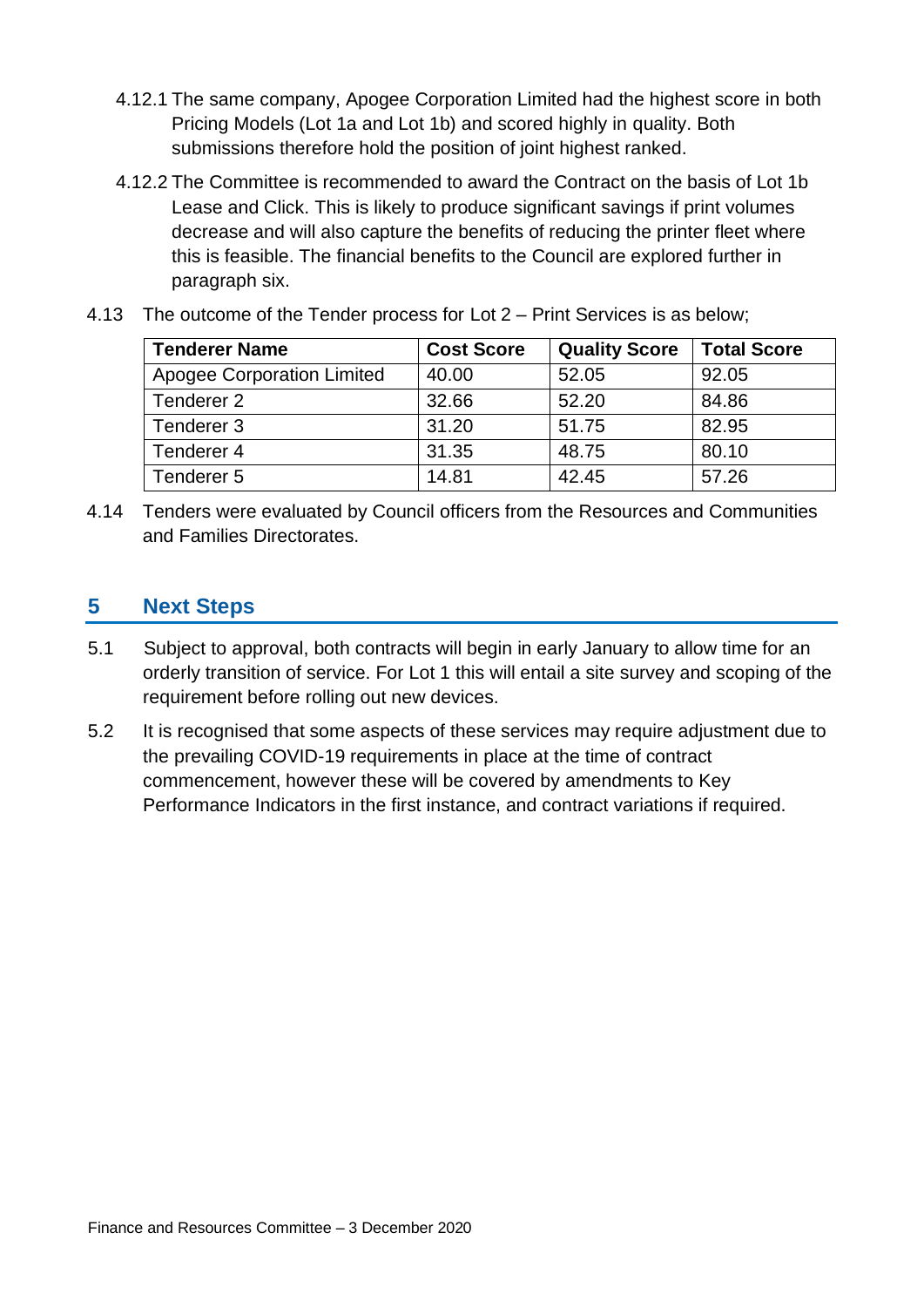# **6 Financial impact**

- 6.1 The total contract value is estimated at £6,056,949 over the maximum contract period (i.e. including potential extensions) and directorates will be recharged for their user outputs. This figure includes the estimated value of the energy usage of the devices.
- 6.2 In 2019 expenditure on services delivered within Lot 1 was approximately £943,092.
	- 6.2.1 Taking into account the historical 5% annual decline in volumes and the competitive prices achieved through the tender process the savings against 2019 costs are expected to be as below;

|                   | <b>Expected Costs</b> | <b>Saving</b> |
|-------------------|-----------------------|---------------|
| 2019 Benchmark    | £943,092              |               |
| Year 1            | £758,903              | £184,189      |
| Year 2            | £741,044              | £202,048      |
| Year 3            | £724,078              | £219,014      |
| Year 4            | £707,960              | £235,132      |
| Year 5            | £692,648              | £250,444      |
| Year <sub>6</sub> | £678,101              | £264,991      |
| Year <sub>7</sub> | £664,282              | £278,810      |
|                   | Total                 | £1,634,629    |

- 6.2.2 This figure is expected to be a conservative estimate and the following factors will impact on realising further savings:
- <span id="page-5-0"></span>6.2.2.1 A site audit will take place with the view to reducing devices, this has the potential for significant reductions in annual lease costs, for example a 10% reduction of fleet could result in approximately £200,000 of cost reduction over the seven-year life of the contract;
- 6.2.2.2 Redirection of volume to the high capacity Print Unit will achieve lower print costs in addition to savings associated with streamlining staff time;
- 6.2.2.3 Volume has historically been reducing on an annual basis and has dropped off significantly since March 2020. Although volumes are likely to recover from current lows, it is expected that new ways of working within the Education sector will suppress demand. Within the Council's operational estate demand is anticipated to remain extremely low; and
- 6.2.2.4 Following on from [6.2.2.1](#page-5-0) the Council has historically been pursuing initiatives around a paperless working strategy and in conjunction with a site audit to be carried out by the successful bidder it is highly likely that significant fleet rationalisation will take place. Again, this is likely to see significant cuts in device numbers within the operational estate which will further reduce demand.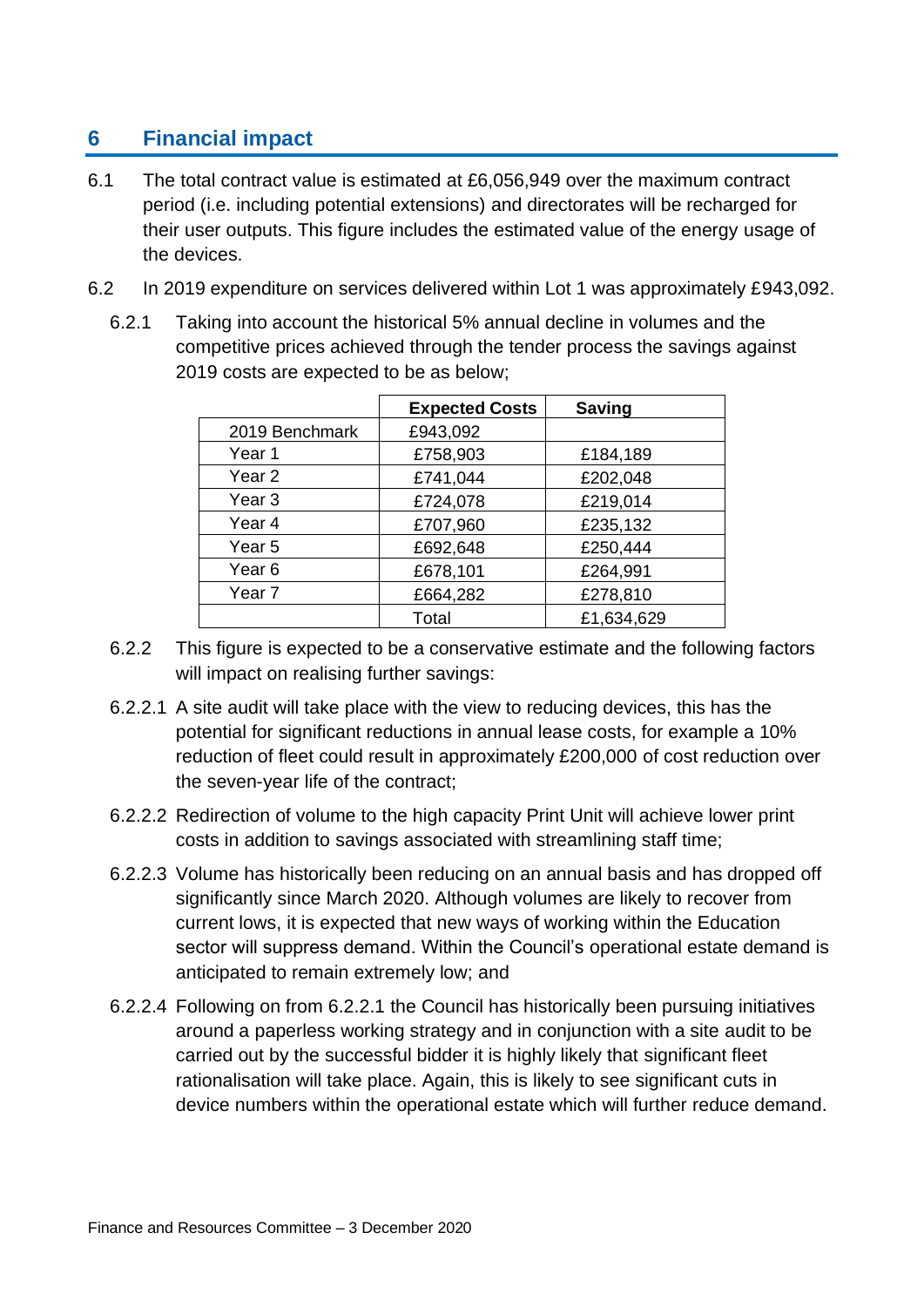|                   | <b>Expected Costs</b> | <b>Saving</b> |
|-------------------|-----------------------|---------------|
| 2019 Benchmark    | £61,548               |               |
| Year 1            | £56,118               | £5,430        |
| Year 2            | £56,118               | £5,430        |
| Year <sub>3</sub> | £56,118               | £5,430        |
| Year 4            | £56,118               | £5,430        |
| Year 5            | £56,118               | £5,430        |
| Year <sub>6</sub> | £56,118               | £5,430        |
| Year <sub>7</sub> | £56,118               | £5,430        |
|                   | Total                 | £38,007       |

6.3 In 2019 expenditure on services delivered within Lot 2 – Print Unit was approximately £61,548. Based on replicating this model the tendered price was £56,118.

- 6.4 These savings figures are expected to be a conservative estimate as further efforts will be made to drive print volumes from local printers to the Print Unit for lower output costs and reduced human resource costs. For example, if 20% of 2019 volume could be delivered by the Print Unit rather than on local devices this would equate to a cost reduction of over £25,000 annually.
- 6.5 There will be a number of ICT requirements associated with the implementation of new devices and associated software. This cost is at present unknown and the Council and our strategic ICT partner, CGI, and the successful tenderer will develop a project plan for delivery upon award of the contract.
- 6.6 The costs associated with procuring the proposed contract are estimated to be between £20,000 and £30,000.

# **7 Stakeholder/Community Impact**

- 7.1 The contracts recommended for award are compliant with the procurement regulations and the Council's Contract Standing Orders.
- 7.2 As successful tenderer for both Lots Apogee has committed to delivering the following Community Benefits;
	- 7.2.1 School visits to provide insight into the Managed Services industry;
	- 7.2.2 School uniform sponsorship;
	- 7.2.3 Breakfast club sponsorship;
	- 7.2.4 Area tidy up campaigns;
	- 7.2.5 A "Most green" competition for schools within Edinburgh to compete on a monthly basis for a £1,000 donation based on good practice within their print behaviours; and
	- 7.2.6 Recruitment of an Apprentice Customer Liaison Officer including support for SCQF level 6.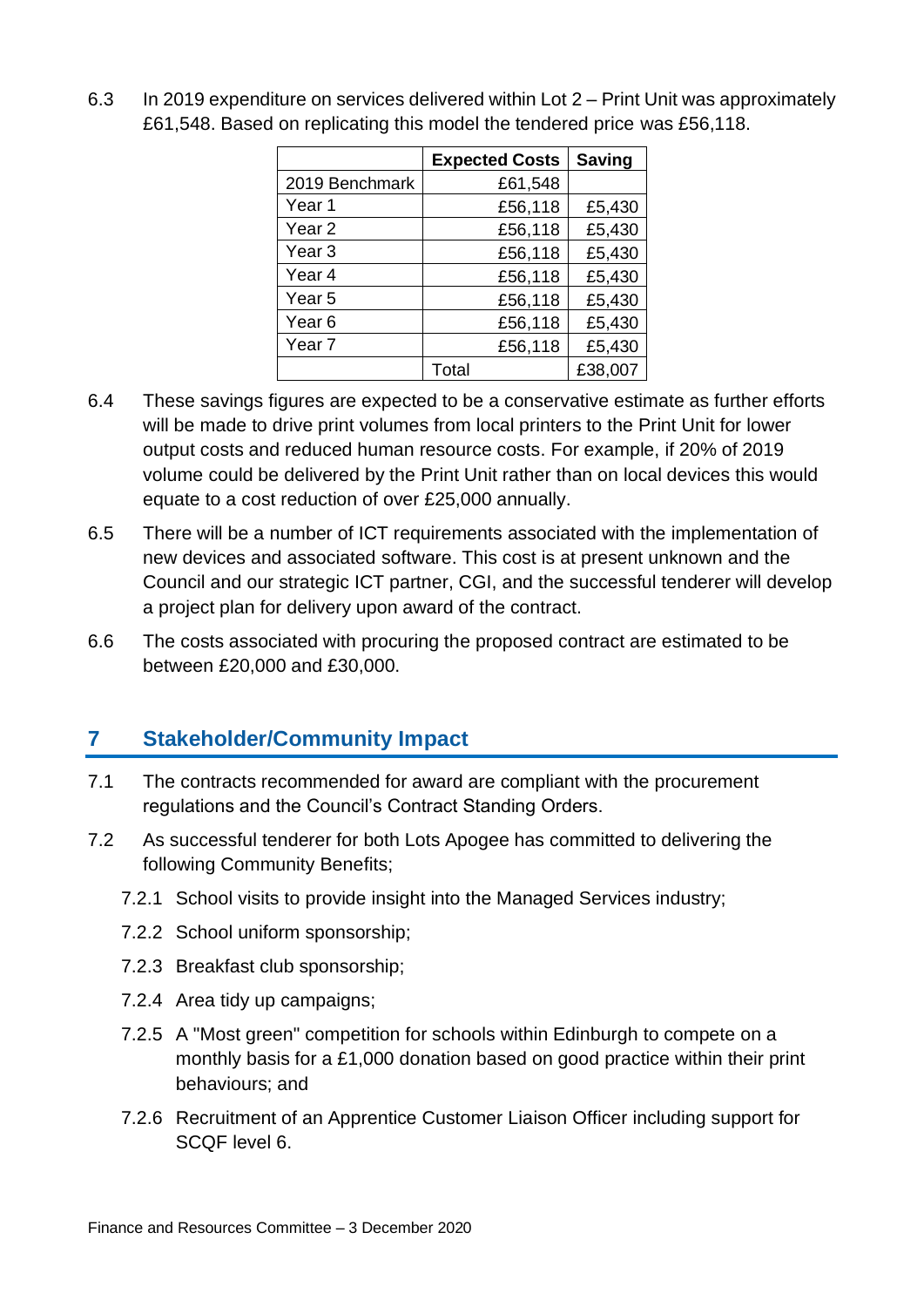- 7.3 Apogee have committed to paying the Real Living Wage, becoming an accredited Real Living Wage Employer and signing up the Scottish Government Business pledge.
- 7.4 Print outputs have a very high-profile sustainability impact associated with the low "usage" lifespan of a piece of paper and the significant consumption of materials and energy. To address this the contract sought as standard devices which will operate using recycled paper and be disposed of in a manner which minimised the impact.
- 7.5 Tenderers were required to provide details of the energy usage of all devices to be used within this contract. This included whilst printing, standby and sleep modes. The electricity usage of these devices against the expected outputs was calculated and added to the tendered fee as a whole life cost. All devices have an Energy Star rating and management software enabling automatic shutdown outside office hours rather than simply going into standby mode. Whilst device and print reduction are a preference, the choice of energy efficient devices will provide significant environmental and financial benefits for the Council throughout the life of the contracts. The inclusion of energy use and associated costs as part of the commercial evaluation will therefore provide tangible cost avoidance associated with electricity use and contribute towards efforts the Council's net zero carbon target for the year 2030
- 7.6 There is already a plan to deliver a managed reduction in both the volume of printing and delivery vehicle usage aligned with the Council's 2030 carbon net zero target and our Sustainability Programme. In addition, paper and other consumable items used in the processes will be procured using sustainable sources, aligned to the Council's Sustainable Procurement Strategy, approved by the committee in March 2020.

## **8 Background reading/external references**

- 8.1 [Waiver for Extension of Managed Print Service March 2020](https://democracy.edinburgh.gov.uk/mgIssueHistoryHome.aspx?IId=10688)
- 8.2 [Road map published for a net zero carbon Edinburgh by 2030](https://www.edinburgh.gov.uk/news/article/12726/road-map-published-for-a-net-zero-carbon-edinburgh-by-2030)

## **9 Appendices**

9.1 Appendix 1 – Details of recommended provider and tender evaluation